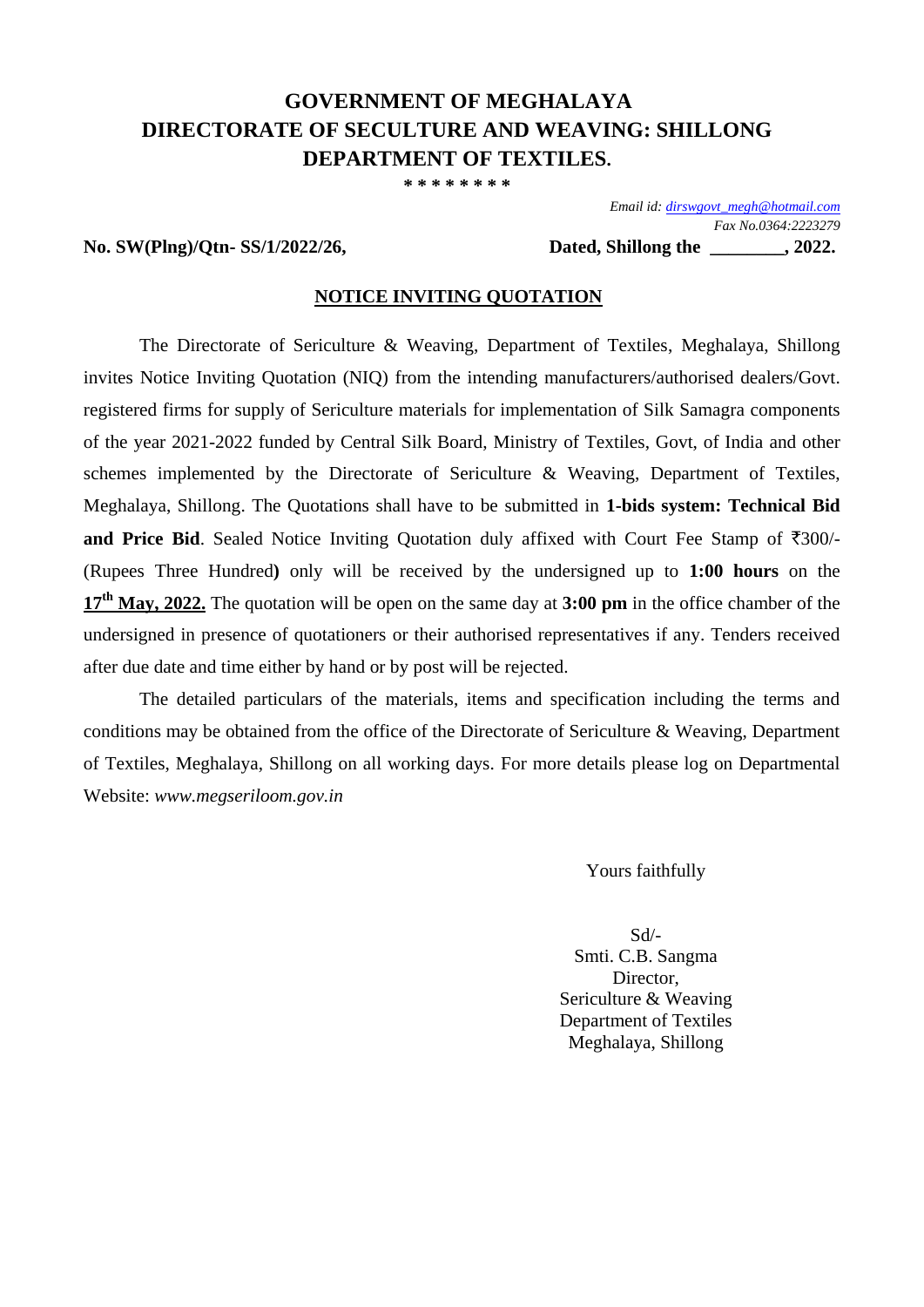# **Memo No. SW(Plng)/Qtn- SS/1/2022/26-'A', Dated, Shillong the \_\_\_\_\_\_\_\_, 2022.**

# **Copy: -**

- 1. The P.S. to the Commissioner & Secretary to the Govt. of Meghalaya, Department of Textiles, Shillong for information and necessary action.
- 2. The P.A. to the Secretary to the Government of Meghalaya Department of Textiles, Shillong for information.
- 3. The State National Informatics Centre (NIC) Shillong, with a request to upload the Notice Inviting Quotation (NIQ) in the Departmental Website: www.megseriloom.gov.in
- 4. The Directorate of Information and Public Relation, Shillong with a request to arrange for publication of the above Notice in one issue in English daily Newspaper of both in Khasi and Garo Hills edition.
- 5. The Director of Printing and Stationery with a request to publish in consecutive issue of the Meghalaya Gazette.
- 6. The Joint Director, Sericulture & Weaving, Shillong/Tura.
- 7. The Zonal Office Sericulture, Shillong/Tura.
- 8. The District Sericulture Officer, Shillong / Nongstoin / Tura / Resubelpara / Baghmara.
- 9. The Notice Board.

 Sd/- Smti. C.B. Sangma Director, Sericulture & Weaving Department of Textiles Meghalaya, Shillong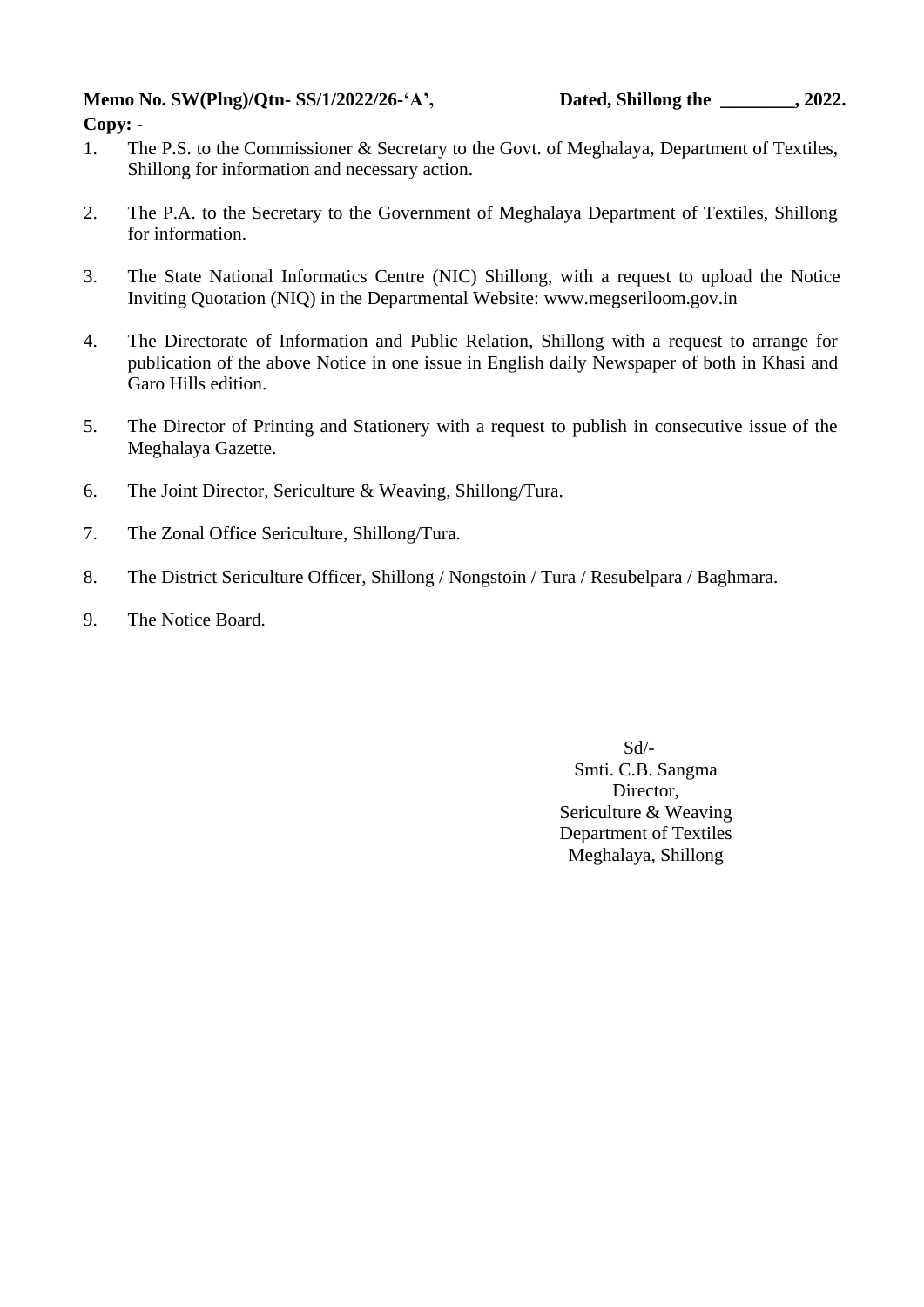# **GOVERNMENT OF MEGHALAYA DIRECTORATE OF SECULTURE AND WEAVING: SHILLONG DEPARTMENT OF TEXTILES: SHILLONG.**

**\* \* \* \* \* \* \* \* \* \* \***

*Email id: [dirswgovt\\_megh@hotmail.com](mailto:dirswgovt_megh@hotmail.com) Fax No: 0364:2223279*

**No. SW(Plng)/Qtn- SS/1/2022/27, Dated, Shillong the 2022.**

# **QUOTATION NOTICE BOOKLET CONTAINING BIDDING DOCUMENTS FOR PROCUREMENT OF SERICULTURE MATERIALS FOR IMPLEMENTATION OF SILK SAMAGRA COMPONENTS AND OTHER SCHEMES IMPLEMENTED BY THE DIRECTORATE OF SERICULTURE & WEAVING, DEPARTMENT OF TEXTILES OF THE YEAR 2021-22.**

#### **SUBMITTED BY: -**

**\_\_\_\_\_\_\_\_\_\_\_\_\_\_\_\_\_\_\_\_\_\_\_\_\_\_\_\_\_**

**\_\_\_\_\_\_\_\_\_\_\_\_\_\_\_\_\_\_\_\_\_\_\_\_\_\_\_\_\_** 

**\_\_\_\_\_\_\_\_\_\_\_\_\_\_\_\_\_\_\_\_\_\_\_\_\_\_\_\_**

**Important dates:**

| 1. Date of available of Bidding documents   | $\mathbf{r}$   | $2nd$ May, 2022.                    |
|---------------------------------------------|----------------|-------------------------------------|
| 2. Last date and time for submission of Bid |                |                                     |
| <b>Submission</b>                           |                | $17th$ May, 2022 at 01:00 P.M.      |
| 3. Date and Time for Opening of Bids        | $\mathbf{r}$   | $03:00$ P.M.                        |
| 4. Cost of Bid Documents (By Cash)          | $\mathbf{L}$   | $\bar{\tau}$ 500/- (Non-refundable) |
| 5. Notice inviting Quotation (NIQ)          | $\ddot{\cdot}$ | Page No. 1-12                       |

#### **ISSUED BY:**

# **DIRECTORATE OF SERICULTURE & WEAVING, SHILLONG, DEPARTMENT OF TEXTILES.**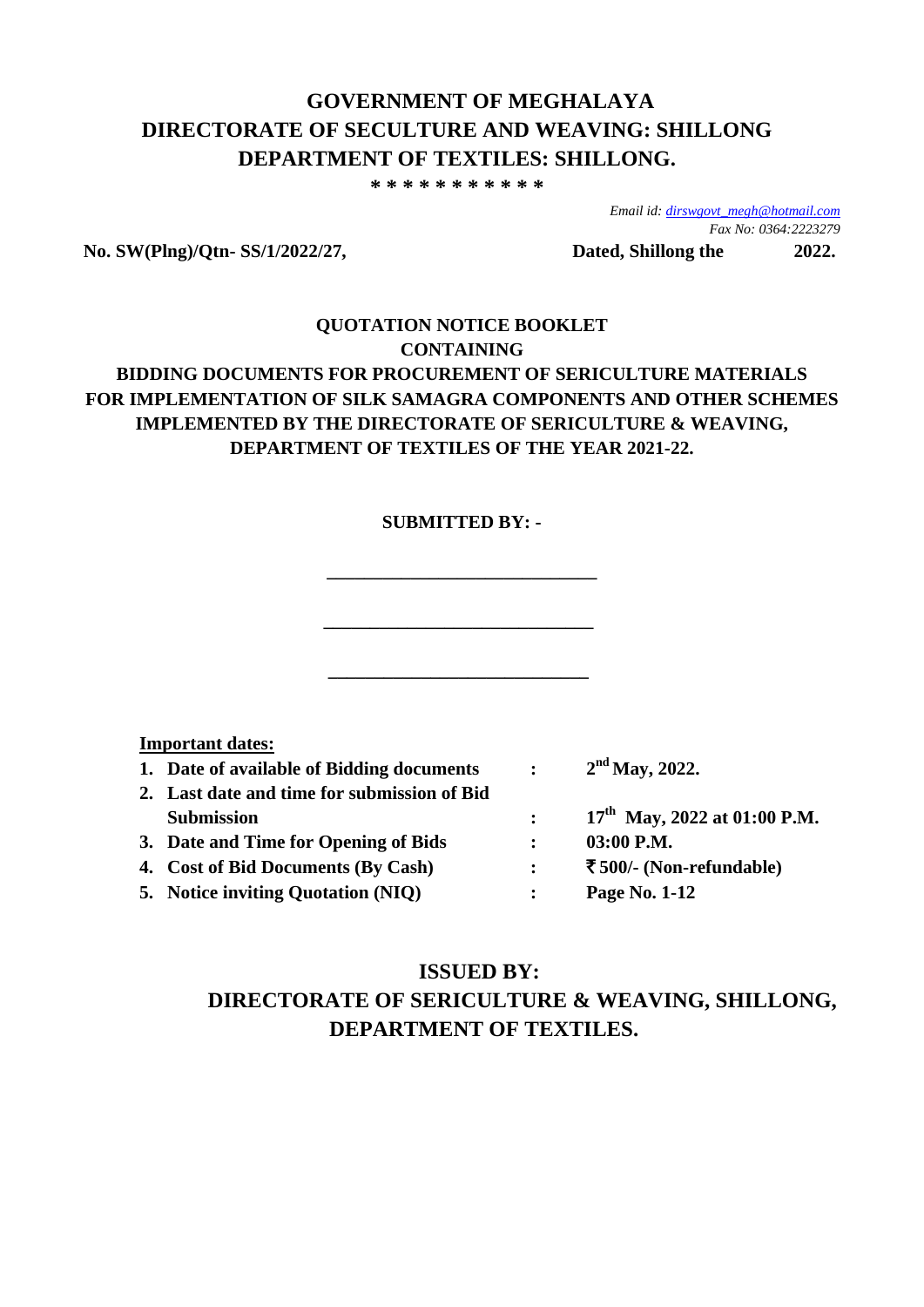#### **(THIS PAGE SHALL BE PASSED ON THE BIDDING DOCUMENTS AS THE TOP SHEET)**

**Bid No. ………….**

**Name of the Work: Supply of Articles (Sericulture Material for implementation of Silk Samagra components funded by Central Silk Board, Ministry of Textiles, Govt. of India and other schemes implemented by the Directorate of Sericulture & Weaving, Shillong, Department of Textiles of the year 2021- 2022.**

Bidding documents submitted by

(Signature, Name, Seal & Address of the bidder)**:**

| Photograph of the bidder                       | $\cdots$                                                         |
|------------------------------------------------|------------------------------------------------------------------|
| DATE & TIME OF RECEIPT OF THE BID              | Time                                                             |
| PLACE OF OPENING OF BIDS                       | : DIRECTORATE OF SERICULTURE & WEAVING<br>DEPARTMENT OF TEXTILE, |
| <b>MEGHALAYA</b>                               |                                                                  |
| DATE AND TIME AT WHICH THE                     |                                                                  |
| <b>BID WILL BE OPEN</b>                        | Time                                                             |
| <b>OPEN BY</b> (Signature with date $\&$ seal) |                                                                  |
| IN PRESENCE OF                                 |                                                                  |
| (Bidder or his representative) (SIGNATURE)     |                                                                  |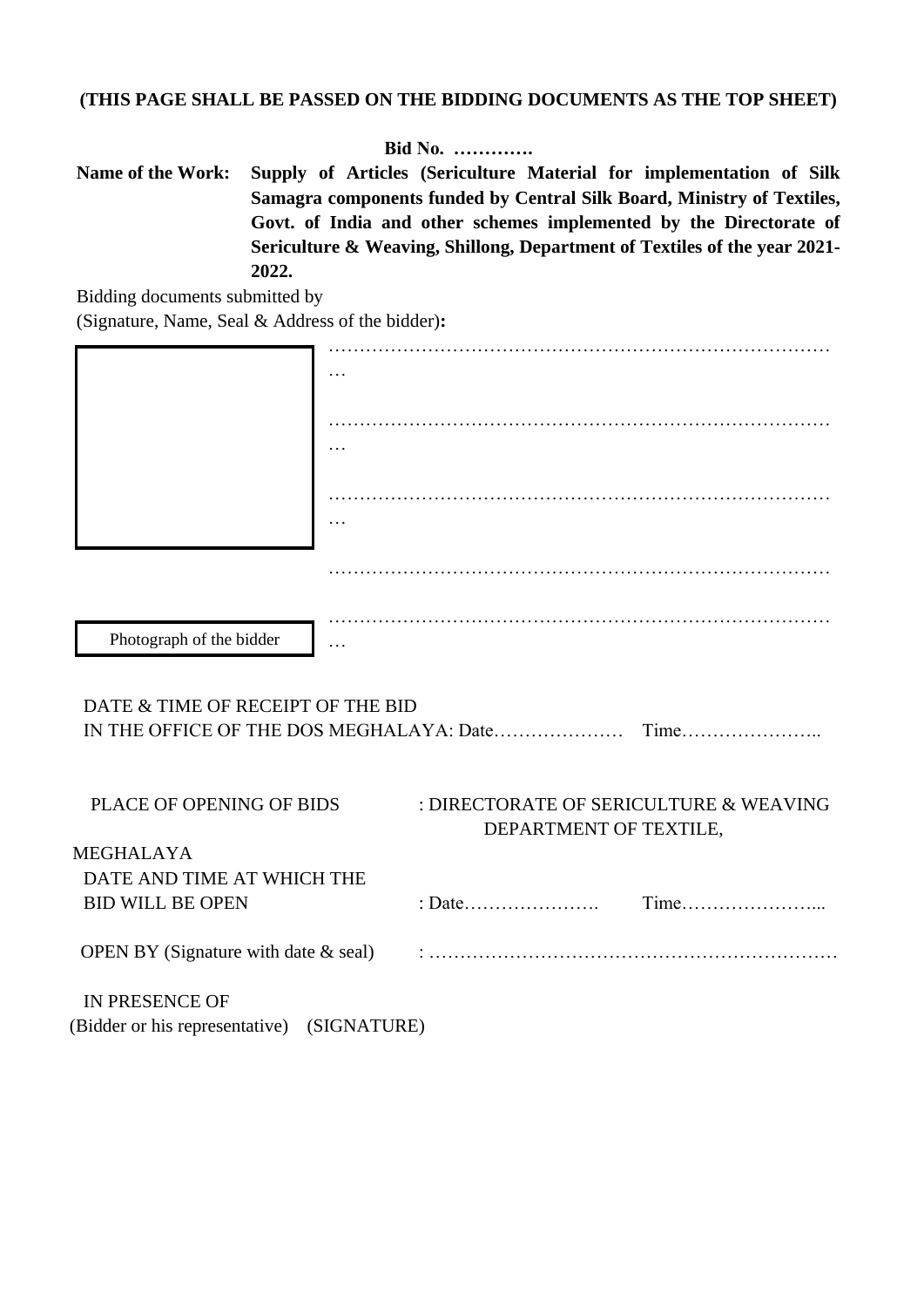### **TERMS AND CONDITIONS.**

# **(THE BIDDERS ARE HEREBY REQUESTED TO CAREFULLY READ THE INSTRUCTIONS AND OTHER CLAUSES FURNISHED HEREIN BELOW BEFORE THEY PREPARE AND SUBMIT THEIR TENDERS) SECTION-I INSTRUCTIONS TO THE BIDDERS**

1. The tenders shall have to be submitted in 1 (One) Bid viz. Technical Bid and Price Bid system as indicated below.

### **A. TECHNICAL BID**

**1.1. Tier-1:** This will be an envelope made of good quality paper and to be marked as **Envelope- 'A'**

on the top of the envelope in '**CAPITAL LETTERS'**. This envelope shall contain the prescribed earnest money. The envelope shall be securely closed and sealed and the following particulars shall be inscribed thereon.

#### **ENVELOPE-'A'**

From: To,

### **\_\_\_\_\_\_\_\_\_\_\_\_\_\_\_\_\_\_\_\_\_\_ The Director Sericulture & Weaving, \_\_\_\_\_\_\_\_\_\_\_\_\_\_\_\_\_\_\_\_\_\_\_ Department of Textiles, Meghalaya, Shillong**

- *a*) Affixed Non refundable Court fee stamp of  $\overline{\xi}300$ /- (Rupees Three Hundred) only *(as Per Court Fees Amendment Act-1996).*
- **b)** Past performance of supply of similar materials/ articles in the Department and other Department (Prescribed format in Section-IV) Necessary proof in this regard such as Xerox copy of Supply order etc may be furnished.
- **c)** Client Certificate in respect of the proof of past performance.
- **d)** Attested copies of valid GST Registration.
- **e)** Attested copies of SC/ST Certificate issued by the concerned Competent Authority (for Tribal Tenderers).
- **f)** Attested copies of Valid Trading License from KHADC/JHADC/GHADC (for Non-Tribals).

<sup>1.2</sup> **Tier-2:** This will be another envelope, made of good quality paper and to be marked a Envelope- 'B' on the top of the envelope in **'CAPITAL LETTER'** and shall contain in it the particulars as shown below:-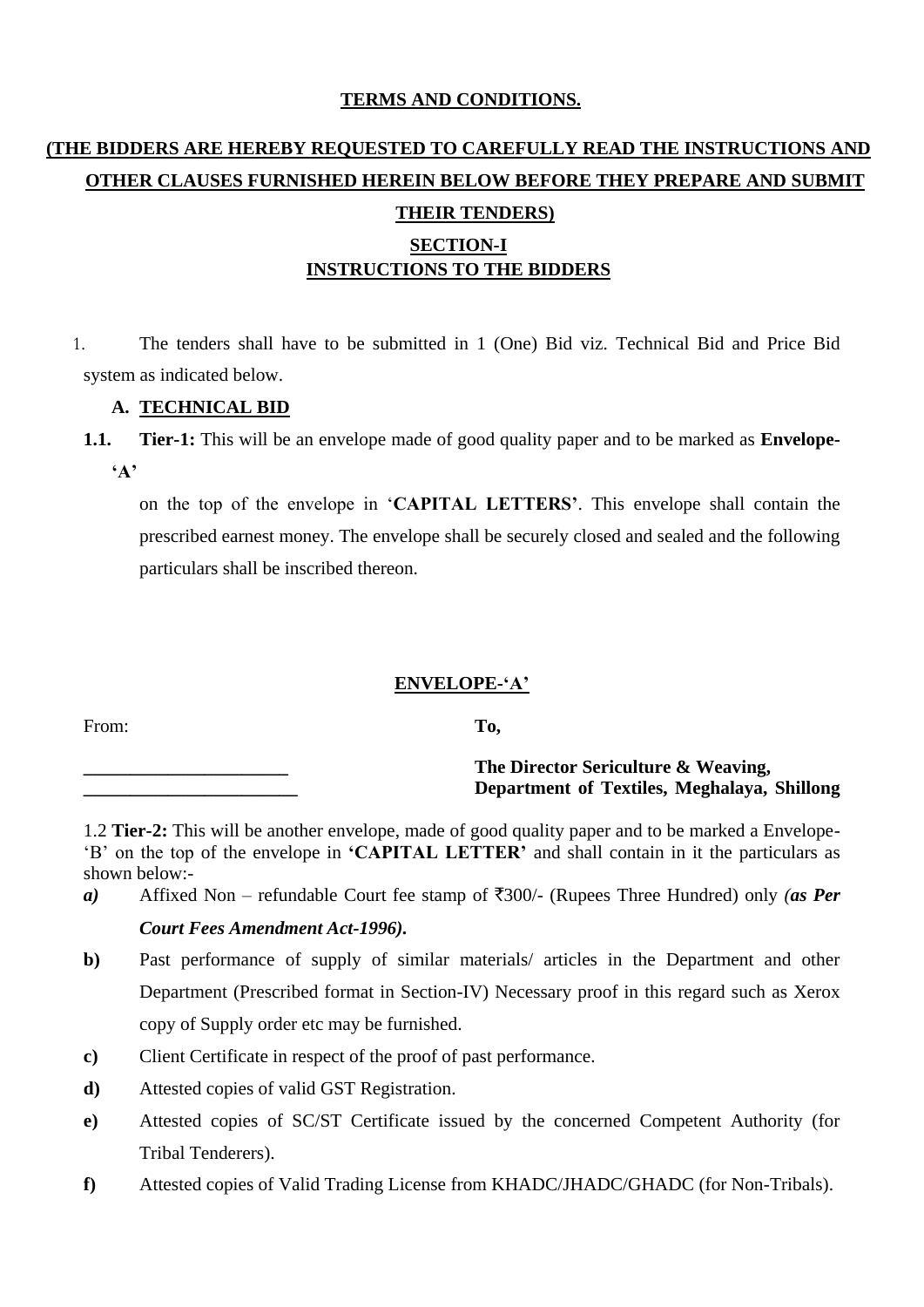- **g)** Attested copies of 1**.** Income Tax 2**.** Professional Tax 3**.** PAN card should be attached with each quotation(s).
- **h)** Government Order empanelling firm if any.
- **i)** Distributorship/Dealership Certificate for the technical items to be enclosed.
- **j)** All the technical items should include after Sale Service where applicable.

# **B. PRICE BID**

- **1. 3. The Price Bid** and items description in the format at **Annexure- 'A'** is to be submitted along with the BOQ in an envelope made of good quality paper marked as **Envelope-'C'** on the top in **'CAPITAL LETTER'** and to be dropped in the specified box.
- 2. **Procedure of consideration of tenders: -** The **envelope marked 'A' and 'B'** will be open earlier and the contents will be evaluated at the first stage. Then the samples/catalogues submitted by the bidders will be inspected and verified by the **State Level Purchase Committee** duly constituted by Govt. **The Financial Bid of those Bidders will be opened, whose samples/catalogues and other documents are found satisfactory**. The price bids will be finalised by the **Departmental Tender Committee/Purchase Board Committee** duly constituted by Government.
- 3. **Amendment of bid documents: -** The Director of Sericulture & Weaving, Department of Textiles, Meghalaya, Shillong shall be at liberty to make any amendments or modifications to the bidding documents, at any point of time before the date fixed for submission of the tenders if he feels it so necessary.

# 4. **Non-binding clause:**

- 4.1.1 The purchaser is not bound to accept any tender simply on ground of its rates being the lowest or for quoting unreasonably rates provided he has reasons so to do and as such, the Purchaser is at liberty to cancel such tenders without assigning any reasons thereof.
- 4.2 The bidders are not bound to submit the tender simply because they obtained the tenders from the Purchaser and any bidder who is unwilling and/ or who has reservation to abide by the terms and conditions of the contract laid down herein as may also be prescribed in future under reasonable circumstances by the purchasers is advised not to file any tender as filling of the tenders will automatically mean that the bidder concerned has wilfully agreed to abide by such terms and conditions as laid down herein and also as may be reasonably laid down in future.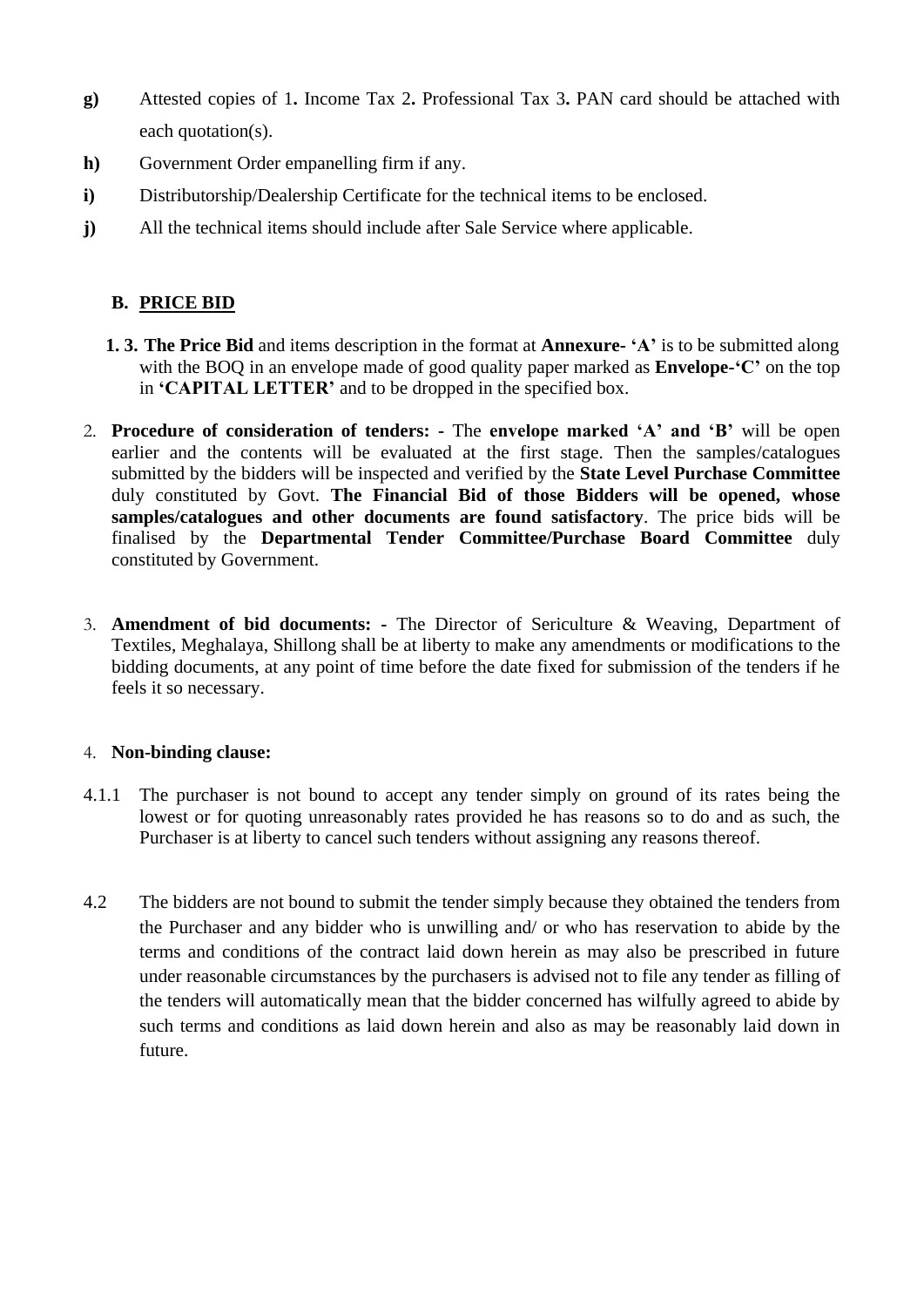#### **SECTION-II**

### **SCHEDULE TO THE INVITATION OF TENDER (PLEASE REFER TO ANNEXURE- 'A' OF SECTION-III FOR TECHNICAL SPECIFICATIONS OF MATERIALS)**

#### 5. **Earnest money**

- 5.1  $\overline{5000}$ /- for ST/SC &  $\overline{510,000}$ /- for General in the form of a Demand Draft drawn on any Nationalized Bank located in India issued in favour of Director of Sericulture & Weaving, Department of Textile, Meghalaya, Shillong payable at Shillong which should be put in the envelope marked 'A', securely closed and submitted to the Purchaser at the venue, date and time already fixed and notified.
- 5.2 The earnest money shall stand forfeited if the bidder withdraws his bid after the opening of bids or if the bidder fails to execute orders after awarding of contract.
- 5.3 The Earnest Money deposit will be refunded to the unsuccessful quotationers after finalization of NIQ

### 6. **Quoting of Price:**

- 6.1 The rates quoted both in figures and words for each item of materials/ articles shall include all taxes, duties, GST and other levies payable on the price of the items and/or on the total value thereof plus the cost of transportation from one destination to another, loading and unloading charges, depreciation and damage, if any. No claim for any cost or compensation outside the quoted rates shall be entertained at any whatsoever.
- 6.2 **While fixing the rates the bidders shall also keep in mind that the rates quoted are reasonably commensurable with the existing price of those items at the prevailing market rates.**
- 6.3 The rate quoted for each item shall remain valid for the whole duration of the contract and shall not be subjected to any increase and/or adjustment for any reason and under any Circumstances whatsoever.
- 6.4 The rates quoted shall be F.O.R. destination office of the District Sericulture Officer East Khasi Hills, West Khasi Hills, North Garo Hills, South Garo Hills and West Garo Hills. **No transportation or delivery charges shall be paid separately.**
- 6.5 The bid should be typed or computerized and should be signed by the bidder or a person or persons duly authorized to bind the bidder to the contract. Written and duly registered power of attorney, where necessary, accompanying the bid shall also accompany a duly attested copy of the letter of authorization from the manufacturer/authorized dealers/firms. Each page of any printed booklet, brochure literature if annexed to the tender shall also have to be similarly sealed and signed. A single lapse in this regard may make the tender liable to be cancelled.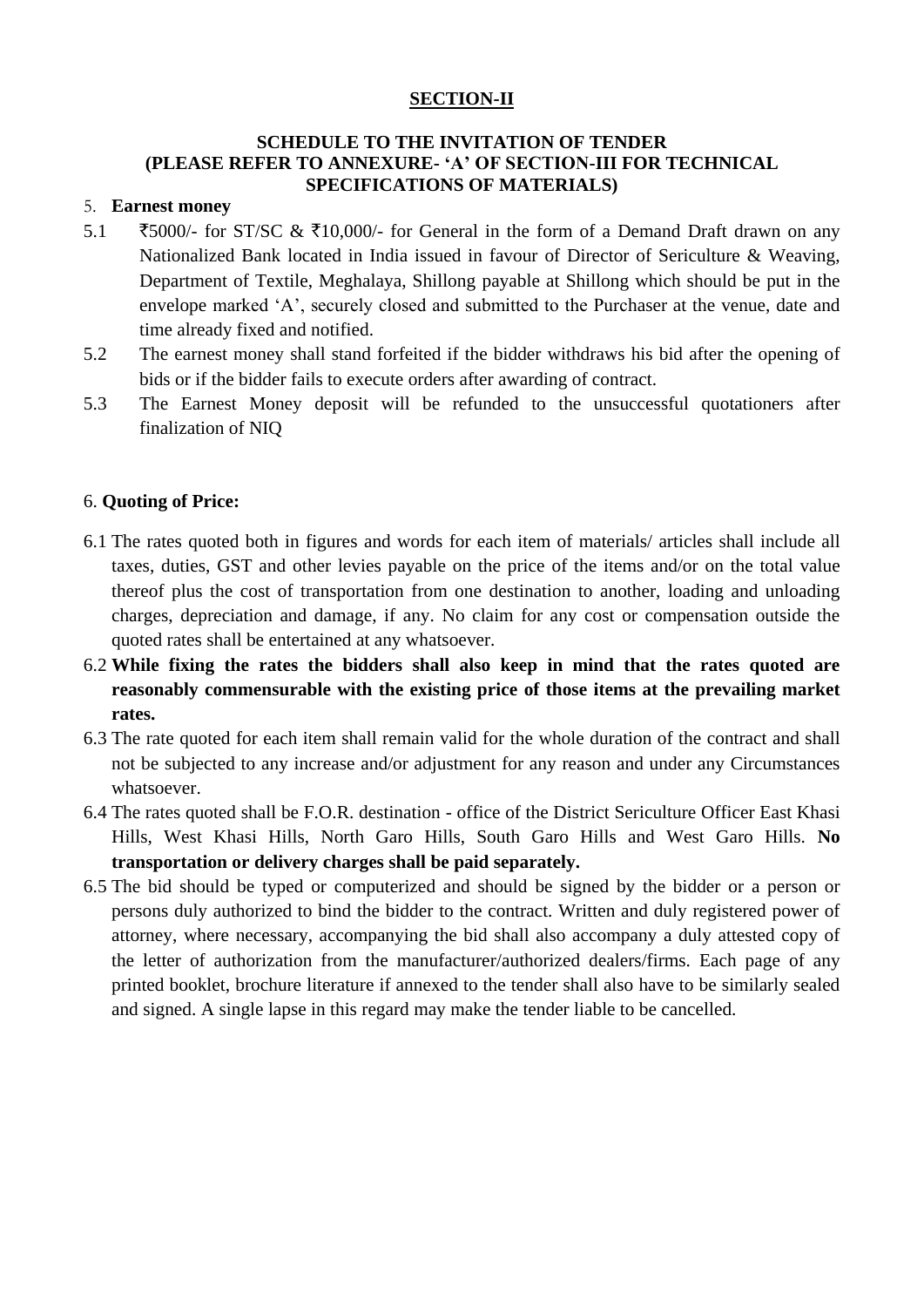# **7. Validity of tenders:**

7.1 Only those tenders shall be treated valid, if the submission of which is found to be in order and the rates of items quoted are accepted and bidders of such tenders shall be called successful bidders. The supply order may be placed with them at different times/ intervals during the period.

# **8. Conditions for supply:**

Delivery of all goods covered by an order shall have to be made at the destinations mentioned in the order within 30 days from the date of issue of the order by the Director of Sericulture & Weaving, Department of Textiles, Meghalaya, Shillong. Each delivery to each destination shall be made by issuing a Challan in 3 (three) copies which must expressly and clearly show the items name-wise, their make and their quantity and signed and sealed by the bidder. Signatures with date and seal of the officer to whom the goods are delivered shall have to be obtained on the Challans. Two copies of the Challan are given to him/her (the authorized receiver of goods).

The bidder shall furnish information to the purchaser in respect of each delivery to each destination with a copy of the aforesaid Challan shall have to be attached. Two copies of the Challan shall be attached to the bill when submitted for payment.

### **9. Inspections and Test:**

The purchaser's right to inspect or test as well as to reject the Goods, where necessary, after the Goods arrived their final destination shall in no way be limited to or waived by reason of the Goods having been previously inspected or tested and passed by the Purchaser or his authorized representative prior to the Goods shipment.

#### **10. Termination of Default:**

10.1 The purchaser may, without prejudice to any other remedy if available to him, shall issue notice for breach of contract for supplying defective material or sub-standard material to the Supplies' expressed destinations, terminating the Contract in whole or part at the discretion of the Purchaser.

10.2 The Purchaser shall also be at liberty to cancel the contract or deduct the proportionate value of the goods complained of if:

- a) The Supplier fails to deliver any or all of the goods complained of by the Purchaser within the periods(s) specified in the Contract, or within any extended period granted by the Purchaser.
- b) The Supplier fails to perform any other obligation(s) under the Contract, and/ or
- c) The Suppler, in the judgment of the Purchaser, has engaged for or in executing the Contract.

**11. Termination of Contract for insolvency:** The Purchaser may at any time terminate the Contract by giving written notice to the supplier if the Purchaser reasonably finds at any point of time during the continuation of the period of contract that the supplier has become bankrupt or otherwise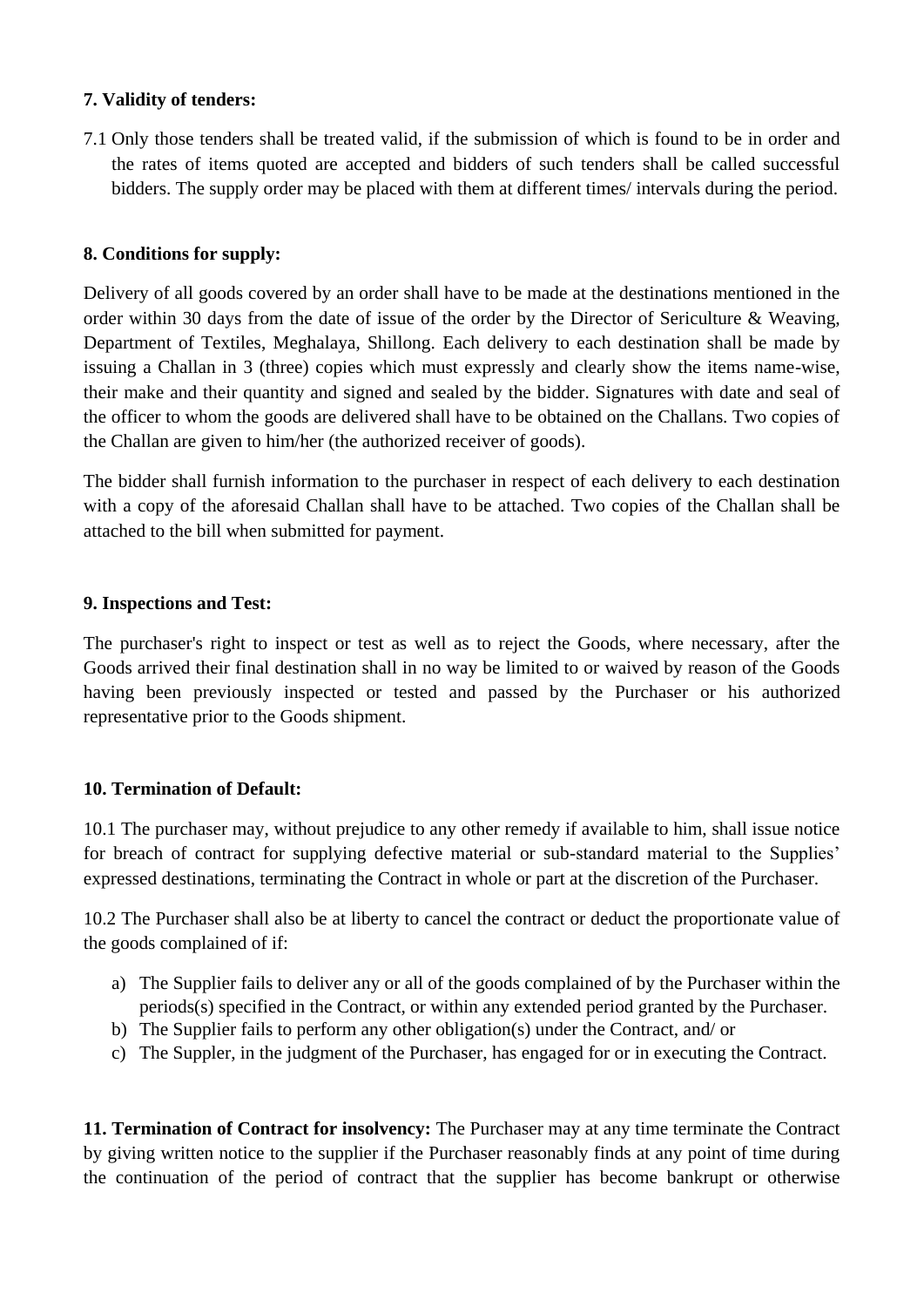insolvent. Termination of the contract in such a situation will be without compensation to the Supplier, provided that such termination will not prejudice or affect any right of action or remedy, which has accrued thereafter to the Purchaser.

**12**. **Termination of Contract for violation:** The purchaser, by issuing a written notice to the supplier, may at any point of time terminate the Contract, in whole or in part, if the purchaser reasonably finds that the suppliers has violated one or more terms or conditions of the Agreement or has engaged in influencing any of the officials or persons concerned with the implementation of the scheme. The supplier shall not be entitle to any compensation for such termination mid-way but he shall remain entitle to the amount proportionate to the work done until termination of the Contract.

**13. Evaluation of quotation:** The Purchaser will evaluate and compare the quotations to find out that the documents are properly signed and sealed conforming the terms and conditions of the Contract and also conforming the samples/catalogue submitted as per given specifications.

# **14. Qualification criteria:**

- a) The bidder shall furnish information regarding carrying out similar supply works in the past with a satisfactory performance report as per format given in Section-IV.
- b) The bidder shall furnish necessary data to support that he has financial capability and production capacity to perform the contract and complete the obligations under it within the stipulated period of time.
- c) Notwithstanding anything contained herein above, the Purchaser reserves the right to assess the bidders' over all capacity to perform the contract in the interest of the Purchaser who represents the interest of public service.
- d) Tenders not accompanied by EMD deposit by demand draft for  $\overline{55,000}$ /- for ST/SC and  $\text{\textsterling}10,000$ /- for general will be treated as invalid.
- e) Tenders not submitted in the prescribed manner will be treated as invalid.

# **15. Award of contract:**

15.1. The Purchaser will award the contract to the bidder whose tender has been found to be substantially responsive and has quoted the reasonably lowest evaluated rates agreeing to perform the obligations on rate contract basis for the respective schedules.

15.2. Notwithstanding anything contained above, the purchaser reserves the right to accept or reject any or all the tenders and to cancel the bidding process as well as to reject all quotations without assigning any reason thereof.

15.3. Payment of the supplier's bills shall be made after delivery of the goods in satisfactory condition by the concerned District Sericulture Officer regarding the receipt of the goods in good and satisfactory condition.

15.4. No advance payment will be admissible.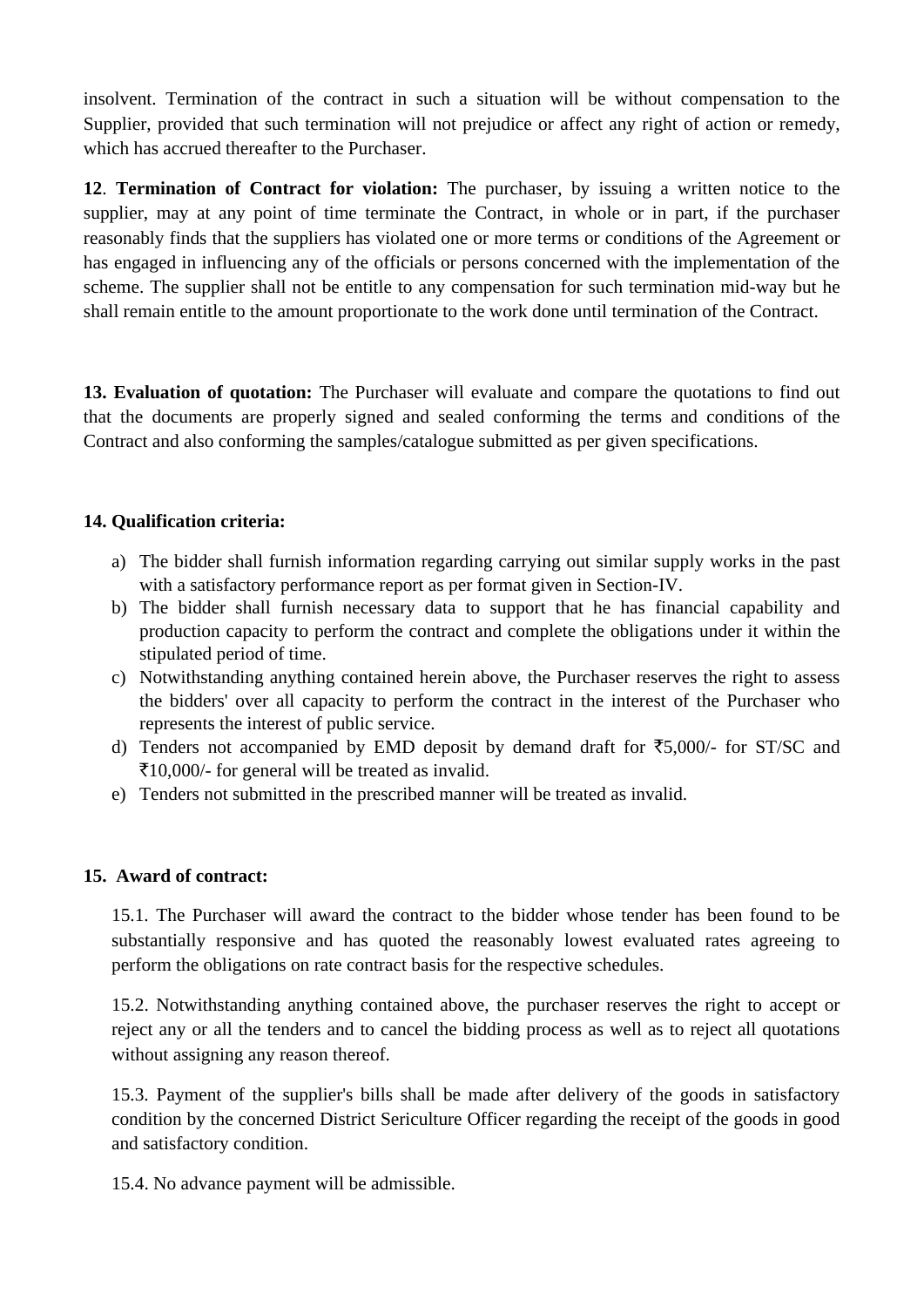15.5. The payment authority will be the District Sericulture Officer, Ri-Bhoi District.

15.6. No claim for interest will be entertained for delayed payment.

15.7. All Taxes as applicable will be deducted from each bills of supply works etc. at the time of payment.

15.8. Deduction of GST (CGST/SGST) from each bill is based as per the **H.S.N. code** of each items of material supplies and the final bill will be released after successful completion of the supply works etc. by the concerned District Officer.

**16**. **Cost of Bidding Documents (non-refundable) :** `**500/- (Rupees five hundred) only by cash paid in the office of the Director of Sericulture & Weaving, Department of Textiles, Meghalaya, Shillong at the time of collection of bid document.**

#### **17. Resolving Disputes and/or dissentions, if any:**

17.1. The Purchaser and the supplier shall make all out efforts to resolve the disputes and/or the dissentions if ever arises any out of the Contract/supply order amicably by direct and formal or informal negotiations and upon failing to arrive at an amicable settlement within 15 (fifteen) days from the date of commencement of the mutual discussion towards settling the dispute or dissension the matter shall be referred to arbitration by mutual consent with due intimation to and from all concerned.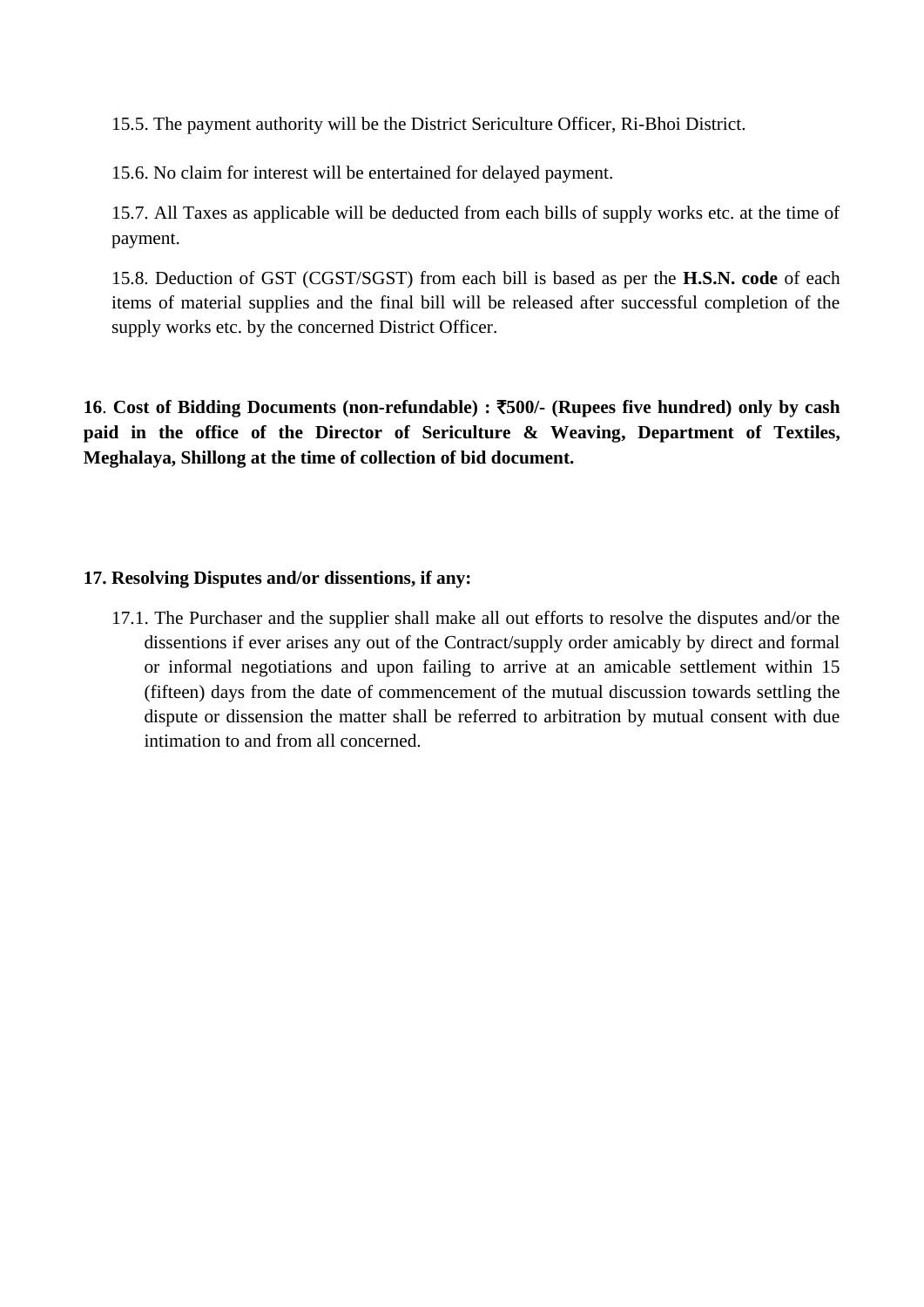# **SECTION- III**

# **Technical Specification and List of Materials.**

# **LIST OF SERICULTURE ITEMS FOR IMPLEMETATION OF SILK SAMAGRA COMPONETS AND OTHER SCHEMES IMPLEMENTED BY THE DIRECTORATE OF SERICULTURE AND WEAVING DEPARTMENT OF TEXTILES OF THE YEAR 2021-2022**

| Sl. No    | <b>List of Sericulture materials</b> | <b>Specifications</b> |
|-----------|--------------------------------------|-----------------------|
| A         | <b>GENERAL DISINFECTANTS</b>         |                       |
|           | Asthra                               | Per 100 gms           |
| 2.        | Sanitech                             | Per 500 ml            |
| 3.        | <b>Bleaching Powder</b>              | Per Kg                |
| 4.        | Lime                                 | Per Kg                |
| <b>B.</b> | <b>BED DISINFECTANTS</b>             |                       |
|           | Ankush / Rashak / Vijetha            | Per Pkt               |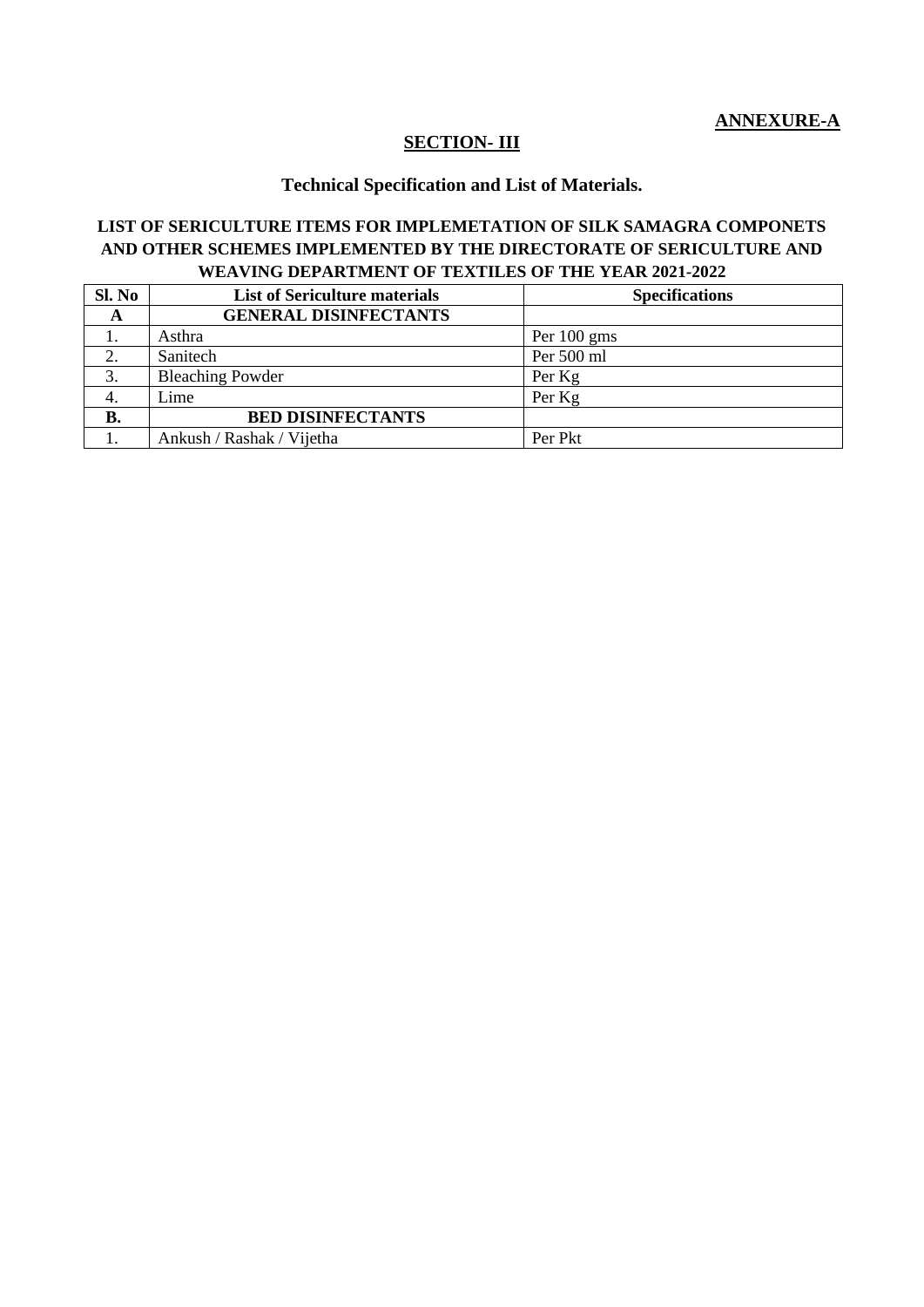### **SECTION-IV PERFORMA FOR PERFORMANCE STATEMENT (FOR A PERIOD OF LAST THREE YEARS)**

NIQ No……………………… Date of opening………………………….. Time………………….. Hours…………………

Name of the

firm…………………………………………………………………………………..

| Order      | Orde  | Descriptio  | Valu  | Date of       |       | Remarks   | Has the supply of      |
|------------|-------|-------------|-------|---------------|-------|-----------|------------------------|
| placed by  | r No. | n &         | e of  | completion of |       | indicatin | items been             |
| (full)     | Date  | quantity of | order | delivery      |       | g reasons | satisfactory? (attach  |
| address of |       | ordered     |       | As per        | Actua | for late  | a certificate from the |
| Purchaser  |       | items       |       | contrac       | 1     | delivery, | purchaser/consignee    |
|            |       |             |       |               |       | if any    |                        |
|            | 2     | 3           | 4     | 5             | 6     | 7         | 8                      |
|            |       |             |       |               |       |           |                        |
|            |       |             |       |               |       |           |                        |
|            |       |             |       |               |       |           |                        |
|            |       |             |       |               |       |           |                        |
|            |       |             |       |               |       |           |                        |
|            |       |             |       |               |       |           |                        |
|            |       |             |       |               |       |           |                        |

Signature and Seal of Bidder

…………………………………………………………………

…………………………………………………………………